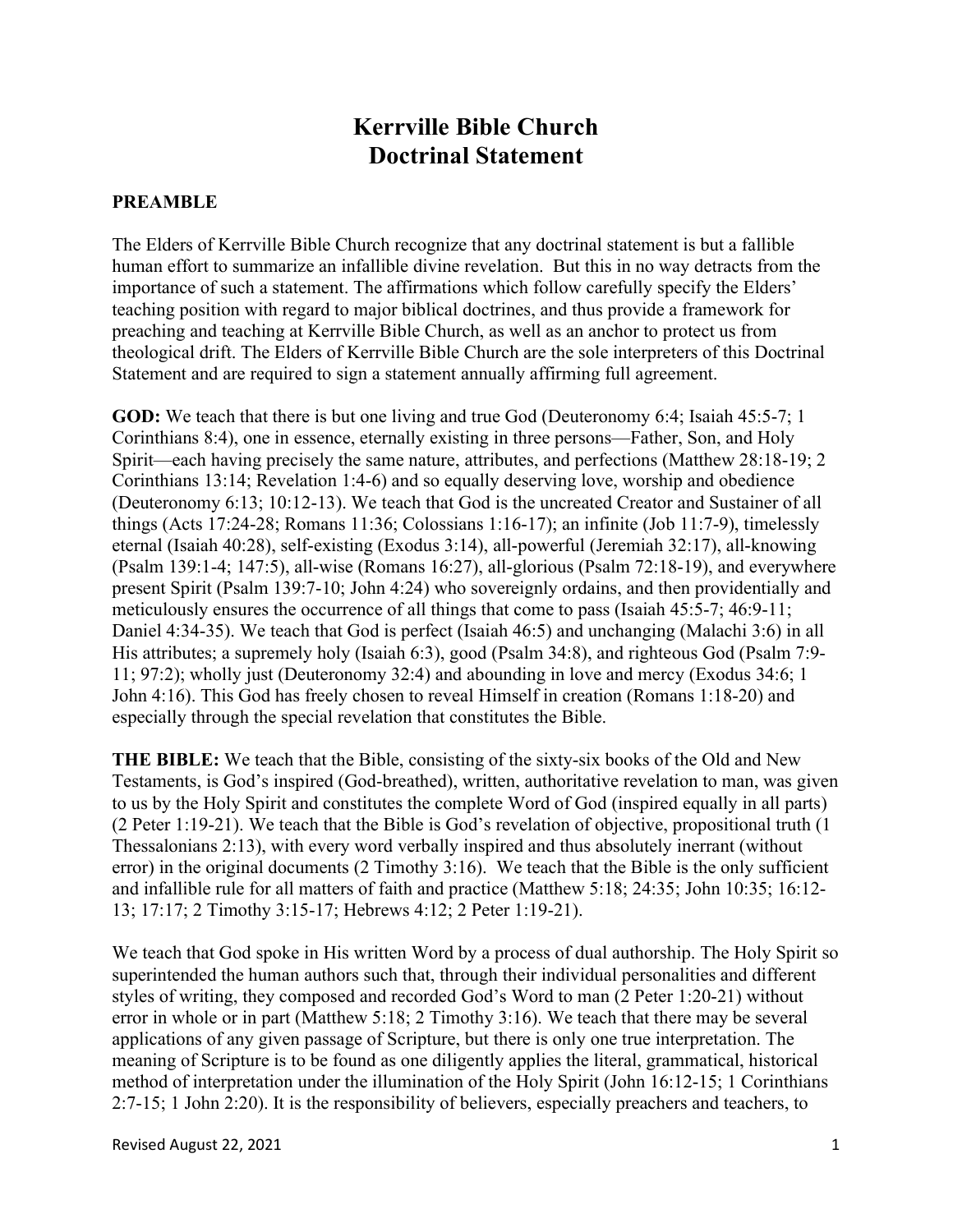rightly interpret the Word (2 Timothy 2:15), carefully discerning its original meaning, true intent and fitting application. We teach that the Bible begins with the literal, historical account of Creation (Genesis 1:1).

CREATION: We teach that the opening chapters of Genesis present creation in six literal, 24-hour days (Genesis 1:31; Exodus 31:17); that God created the heavens and the earth (the universe and all it contains) out of nothing, and that Genesis 1-2 describe the special creation of male and female apart from any evolutionary process (Genesis 1:26-28; 2:7, 18-23). We teach that the age of the universe should be measured in thousands of years, not millions or billions. We reject the "gap theory" of creation as well as all theories involving theistic evolution.

We teach that angels are created spirit beings and are therefore not to be worshiped. Although they are a higher order of creation than man, they are created to serve and worship God (Luke 2:9-14; Hebrews 1:6-7, 14; 2:6-7; Revelation 5:11-14; 19:10; 22:9) and to render service for the sake of those who will inherit salvation (Hebrews 1:14).

We teach that the pinnacle of God's creation was man, represented by the first two people, Adam and Eve (Genesis 1:27).

GOD THE FATHER: We teach that God the Father, the first Person of the Trinity, is the Creator of all things (Genesis 1:1-31; Ephesians 3:9), who orders and accomplishes all things according to His own sovereign purpose and grace (Psalm 145:8-9; Isaiah 46:9-11; Daniel 4:34- 35; 1 Corinthians 8:6) with a plan to bring all things together in Christ Jesus the Lord (Ephesians 1:10-11). As the absolute and all-powerful Ruler of the universe, He is sovereign over creation, redemption and the consummation of all things (Psalm 103:19; Romans 11:36; Ephesians 1:3- 14). His fatherhood involves both His designation within the Trinity and His relationship with humanity in general but especially His relationship with believers. As Creator, He is Father to all people (Acts 17:28-29), but He is a spiritual Father only to believers (Romans 8:14; 2 Corinthians 6:18; Ephesians 3:14-15; 4:6).

We teach that the sovereign Father has graciously and mercifully chosen, before the foundation of the world, those whom He would save and have as His own (Ephesians 1:4-6) as a love gift to His Son (John 17:6) while justly leaving the rest of fallen humanity in their sin (Romans 9:14- 24). As a result of this decree, He will in time infallibly draw those whom He has chosen into a saving relationship with the Lord Jesus Christ (John 6:44) and they will freely come to the Father through faith in Christ (Matthew 11:25-30; John 1:12-13; 3:16; 6:35-37, 45).

We teach that for His own glory the Father has decreed all things that come to pass (Ephesians 1:11). He continually upholds, directs and governs all creatures and events (1 Chronicles 29:11; Daniel 4:34-35). In His sovereignty He neither directly causes nor approves of sin (Habakkuk 1:13), nor does His sovereign decree or providential activity ever diminish the accountability and responsibility of His moral, intelligent creatures (Romans 1:18-20; 1 Peter 1:17).

We teach that the Father always upholds both His sovereign and prescribed will in a manner totally consistent with His character as revealed in the life of the Lord Jesus Christ (Matthew 11:25-30; 2 Timothy 1:9).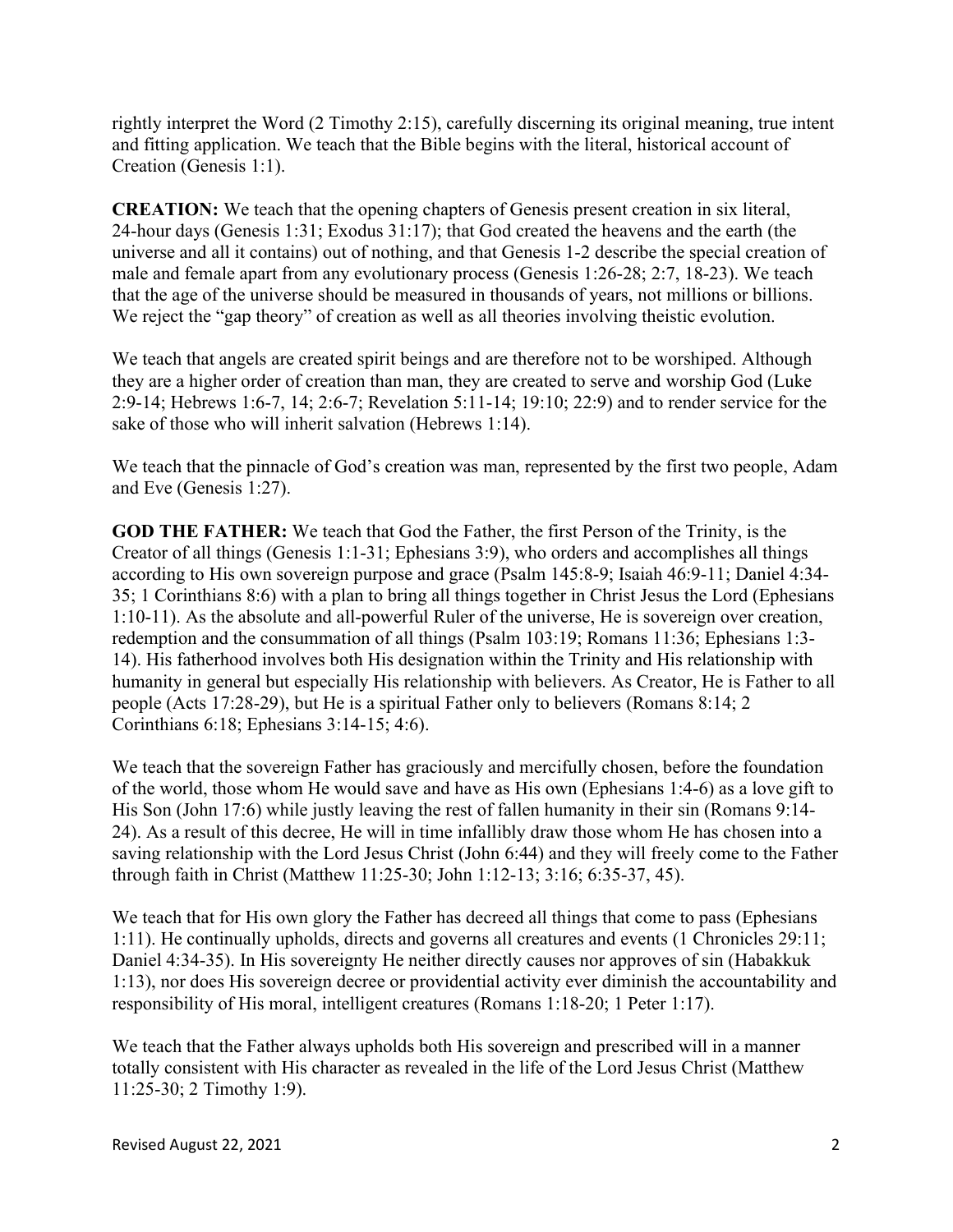GOD THE SON: We teach that God the Son, the second Person of the Trinity, possesses all the perfections of Deity, and in these, is coequal and coeternal with the Father (John 10:30; 14:9: Colossians 1:17-19; 2:9; Hebrews 1:3). We teach that God the Father created the universe through His Son by whom all things continue in existence and in operation (John 1:3; Colossians 1:15-17; Hebrews 1:2). We teach that in the incarnation, the Son—the eternal Word—took on flesh with all the characteristics of humanity, yet without sin. He permanently became man without ceasing to be God and continues to be the God-Man forever (John 1:1, 14, 18; John 14:9-10; Colossians 2:9; Philippians 2:5-8; Hebrews 4:15; 7:26).

We teach that the Lord Jesus Christ was born of a virgin, having been miraculously conceived by the Holy Spirit in the womb of Mary (Isaiah 7:14; Matthew 1:18-25; Luke 1:26-35) and that the purpose of the incarnation was to reveal God, redeem the elect, and one day rule over God's Kingdom on earth (Psalm 2:7-9; Isaiah 9:6-7; Philippians 2:9-11; Hebrews 7:25-26; 1 Peter 1:18- 19).

We teach that the Lord Jesus Christ accomplished the believer's redemption through the shedding of His blood and sacrificial death on the cross and that His death was voluntary, substitutionary, propitiatory, and redemptive (John 10:15; Romans 3:24-25; 5:8; Ephesians 1:7; 1 Peter 2:24; I John 2:2). We teach that on the basis of the effectiveness of Christ's death, the believing sinner is freed from the punishment, the penalty, the power, and one day the very presence of sin; and that through faith he is declared righteous, forgiven of all sins, given eternal life, and adopted into the family of God (Romans 3:21-26; 5:8-9; 2 Corinthians 5:14-15; 1 Peter 2:24; 3:18).

We teach that the believer's justification is secured by Jesus Christ's literal, bodily resurrection from the dead. Christ is now ascended and exalted to the right hand of the Father. As Head of His Body, the Church, He ministers as its sole Mediator, Intercessor, Advocate and High Priest (Matthew 28:6; Luke 24:38-39; Acts 2:30-31; Romans 4:25; 8:34; Ephesians 1:20-22; 5:23; Philippians 2:9-10; Colossians 1:18; 1 Timothy 2:5; Hebrews 1:3; 3:1; 4:14; 7:23-25; 9:24; 12:2; 1 John 2:1). We teach that in the resurrection of Jesus Christ from the grave, God the Father confirmed the Deity of His Son and gave proof that He had accepted the atoning work of Christ on the cross. Jesus' resurrection is also the guarantee of a future bodily resurrection to eternal life for all believers (John 5:26-29; 14:19; Romans 1:4; 4:25; 6:5-10; 1 Corinthians 15:20, 23).

We teach that the Lord Jesus Christ will return for His Church at the Rapture and then after the seven-year Tribulation, He will return with His Church in glory and establish His Millennial Kingdom on earth (Daniel 9:27; Acts 1:9-11; 1 Thessalonians 4:13-18; Revelation 20) where He will reign on the throne of David (Isaiah 9:6; Luke 1:31-33).

We teach that the Father has delegated all judgment to the Lord Jesus Christ, the One through whom God will judge all people (John 5:22-23): first believers at the Bema seat judgment (1) Corinthians 3:10-15; 2 Corinthians 5:10); then living inhabitants on the earth at His glorious return (Matthew 25:31-46; Acts 17:30-31); and finally the unbelieving dead at the Great White Throne judgment (Revelation 20:11-15).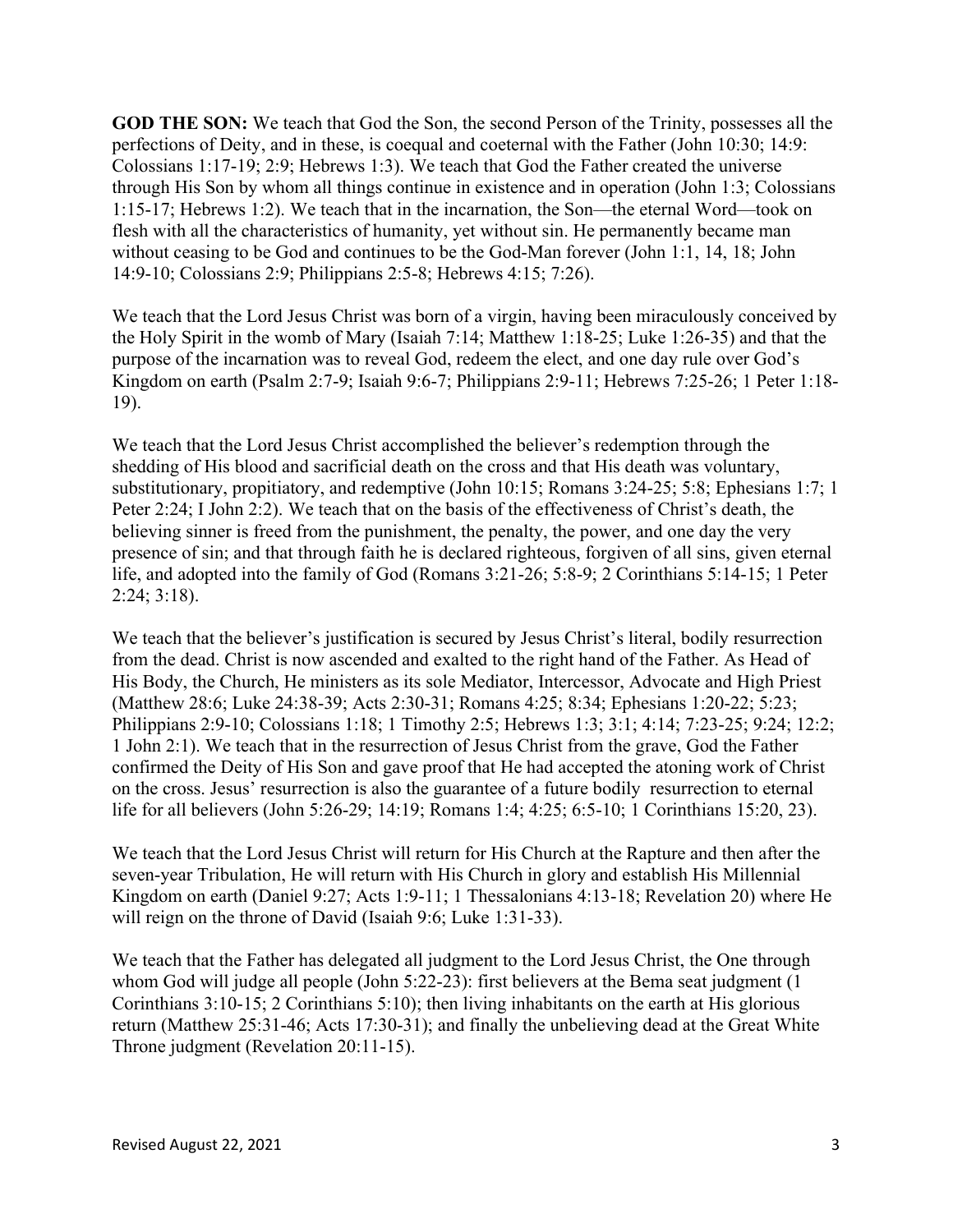GOD THE HOLY SPIRIT: We teach that the Holy Spirit is a divine Person, eternal, uncreated, possessing all the attributes of personality and Deity including intellect (1 Corinthians 2:10-13), emotions (Ephesians 4:30) and will (1 Corinthians 12:11). He is timelessly eternal (Hebrews 9:14), all-knowing (Isaiah 40:13-14), all-powerful (Romans 15:13), everywhere present (Psalm 139:7-10) and truthful (John 16:13). In all the divine attributes as the third Person of the Trinity, He is coequal and coeternal with the Father and the Son (Matthew 28:19; Acts 5:3-4; 28:25-26; 1 Corinthians 12:4-6; 2 Corinthians 13:14; cf. Jeremiah 31:31-34 with Hebrews 10:15-17). It is the work of the Holy Spirit to execute God's will with relation to all people, namely His sovereign will in creation (Genesis 1:2), the incarnation of the Son (Matthew 1:18), the written revelation of Scripture (2 Peter 1:20-21), and the regeneration of the elect (John 3:5-8).

We teach that the work of the Holy Spirit in this age began at Pentecost when He came from the Father as promised by Christ (John 14:16-17; 15:26) to create the Body of Christ, the Church (1 Corinthians 12:13). The scope of His divine activity broadly includes restraining evil according to His divine will (2 Thessalonians 2:7), convicting the world of sin, of righteousness, and of judgment (John 16:7-9); glorifying the Lord Jesus Christ, and transforming believers into the image of Christ (Acts 1:5; 2:4; Romans 8:29; 2 Corinthians 3:18; Ephesians 2:22).

We teach that the Holy Spirit is the supernatural and sovereign agent in the regeneration of the elect, baptizing all believers into the Body of Christ (1 Corinthians 12:13). He also indwells (Acts 2:1-4; Romans 8:9), sanctifies (2 Corinthians 3:18), and seals all believers until the day of their bodily redemption, never forsaking even the weakest of believers (Romans 8:11; 2 Corinthians 3:6; Ephesians 1:13). In addition, He fills (Acts 4:8, 31; Ephesians 5:18), instructs (1 Corinthians 2:10-13), leads (Romans 8:14), empowers (Acts 1:8; Romans 8:13), intercedes for (Romans 8:26-27), and provides assurance to all believers (Romans 8:16).

We teach that the Holy Spirit is the divine teacher and illuminator of Scripture, who guided the Apostles and Prophets into all truth as they committed God's revelation to the writing of Scripture (John 14:26; 16:12-15; 2 Peter 1:19-21). Every believer possesses the indwelling Holy Spirit from the moment of their new birth, and it is the duty of all those born of the Spirit to be filled with (controlled by) the Spirit (Romans 8:9; Ephesians 5:18; 1 John 2:20, 27). We teach that the Holy Spirit bestows at least one spiritual gift to every saint (1 Corinthians 12:11; Ephesians 4:7-16; 1 Peter 4:10-11). He glorifies neither Himself nor His gifts by outlandish displays, but He does glorify Christ by applying His work of redemption to the elect and building up believers in the faith (John 16:13-14; Acts 1:8; 1 Corinthians 12:4-11; 2 Corinthians 3:18). We teach that, in this respect, God the Holy Spirit is sovereign in the bestowing of all His gifts for the perfecting of the saints today (1 Corinthians 12:4-11).

THE CREATION OF MAN: We teach that Adam and Eve, the first man and woman, were directly created by God in His image and likeness and did not evolve from anything. They were created free of sin with a rational nature, intelligence, will and moral responsibility to God (Genesis 1:26; 2:7, 15-25; James 3:9). God created man to glorify Him and enjoy His fellowship forever (Isaiah 43:7; Colossians 1:16; Revelation 4:11).

MARRIAGE: We teach that marriage is the fundamental human relationship in the created order. It is defined as a committed one-flesh union between one biological male and one biological female for life (Genesis 2:23-24; Matthew 19:3-6). We teach that marriage was given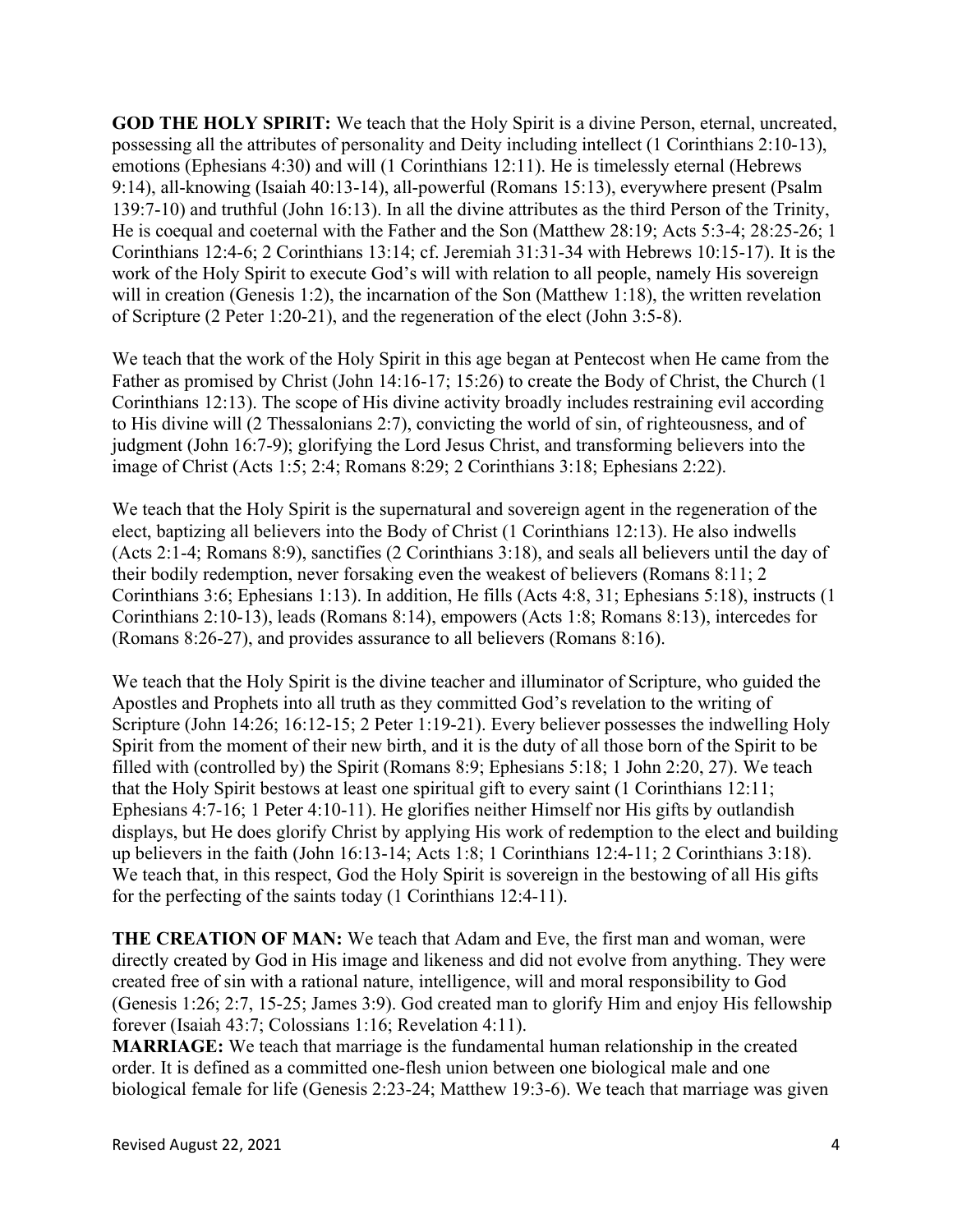by God as part of His common grace, and that it has no meaning other than what He has revealed (Genesis 2:18–25). We teach that God instituted monogamous marriage between male and female as the foundation of the family and the basic structure of human society. Marriage is subject to the curse of the Fall (Genesis 3:16) but believers, living in obedience to the Scripture and under the control of the Holy Spirit, can experience peaceful, productive and fulfilled marriages as God intended (Ephesians 5:22-33; 1 Peter 3:1-7).

We teach that the marriages of believers are to illustrate the loving relationship of the Lord Jesus Christ and His Church, with the husband loving his wife as Christ loves the Church and the wife submitting to her husband's loving leadership as the Church submits to Christ (Ephesians 5:22– 33). Believers should marry only those who share their regenerate life and faith in Christ (2 Corinthians 6:14).

We teach that marriage is a public, formal, and State-recognized covenant between a male and a female. Without such a covenant, conjugal cohabitation does not establish, and is not equivalent to, marriage (John 4:18; Hebrews 13:4). We teach that where a valid marriage has been established prior to coming to faith in Christ, the couple should remain married (1 Corinthians 7:24).

INTRODUCTION TO THE FALL: We teach that Adam's sin of disobedience to the revealed will and Word of God in the garden of Eden brought about the fall of creation, including all humanity in succeeding ages. This resulted in a curse from God that extends to all creation (Genesis 3:14-19). The curse brought about corruption and disruption of the created order that was previously declared to be "very good" (Genesis 1:31), introducing uninterrupted sin, suffering, death, decay, futility, and conflict (Romans 5:12; 8:18-23). We teach that the curse of the Fall will be reversed and fully removed after the final judgment and the creation of the New Heavens and New Earth (Revelation 20:11-21:1; 22:3) whereby the Eternal Kingdom of God will be fully established by the Lord Jesus Christ (1 Corinthians 15:24-28).

THE FALL OF MAN: We teach that in Adam's sin of disobedience to God, man lost his innocence, incurred the penalty of spiritual and physical death (Genesis 2:16-17; 3:1-19; Romans 6:23); became subject to the wrath of God (John 3:36). Because all people were represented by Adam when he sinned, his totally corrupted or depraved nature has been transmitted to all people throughout all time (Romans 3:9-20), Jesus Christ being the only exception (Hebrews 4:15). Fallen man is utterly incapable of choosing or doing that which is acceptable to God apart from divine grace (Romans 8:5-8; 1 Corinthians 2:14; Ephesians 2:1-3; 1 John 1:8). With no power to save himself, man will in time freely and willfully sin and is hopelessly lost apart from God's direct intervention (Psalm 14:1-3; Jeremiah 17:9; Romans 3:9-20; 5:10-12, 18-19). Salvation is thereby wholly of God's grace through the redemptive work of the Lord Jesus Christ (1 Timothy 2:13-14) and application by the Holy Spirit (Titus 3:5-6).

THE FALL OF ANGELS: We teach that Satan is a created angel who incurred the judgment of God by rebelling against his Creator (Isaiah 14:12-17; Ezekiel 28:11-19). He led numerous angels to join his rebellion (Matthew 25:41; Revelation 12:1-14) and introduced sin into the human race by his temptation of Eve (Genesis 3:1-15). Satan is the open and declared enemy of God and man (Job 1:6-7; Isaiah 14:12-17; Matthew 4:1-11; 2 Corinthians 4:3-4, 11:3, 14-15;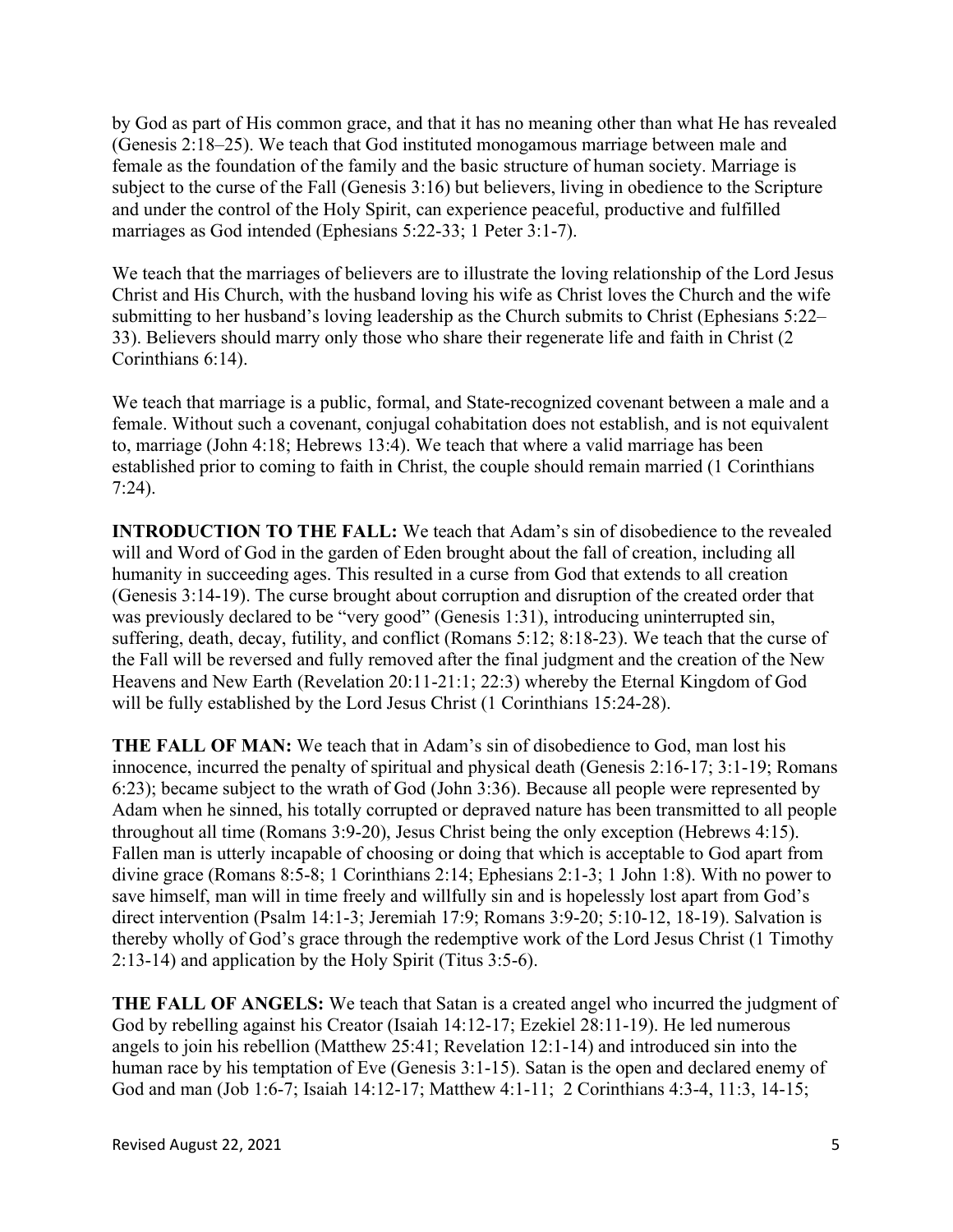Revelation 12:9-10). As prince of this world, he comes only to steal, kill and destroy (John 10:10. He is a murderer and liar from the beginning (John 8:44) who tempts all people to sin (Genesis 3:1-5; 1 Thessalonians 3:15) and is the accuser of the brethren (Revelation 12:10). He has been defeated through the death and resurrection of Jesus Christ (Romans 16:20) and will be eternally punished in the Lake of Fire (Isaiah 14:12-17; Ezekiel 28:11-19; Matthew 25:41; Revelation 20:10).

SEXUAL INTIMACY: We teach that the Fall resulted in strife within the marriage relationship (Genesis 3:16) which often results in defiling the purity of sexual intimacy God intended. Sexual intimacy is meant to occur only between a male and female who are married to each other. God has commanded that no sexual intimacy be engaged in outside of a monogamous marriage (Hebrews 13:4). We teach that any form of sexual immorality, such as adultery, fornication, homosexuality, bisexual conduct, bestiality, incest, pedophilia, pornography, any attempt to change one's biological sex (i.e. gender) or disagreement with one's biological sex (i.e. gender), is sinful and offensive to God (Exodus 20:14; Leviticus 18:1–30; Matthew 5:27-32; 19:3-9; Romans 1:24–32; 1 Corinthians 5:1-5, 6:9-11; 1 Thessalonians 4:1–8).

We teach that every person, including those engaged in sexual immorality, must be given compassion, love, kindness, respect, and dignity. Hateful and harassing behavior or attitudes directed toward any individual are to be repudiated and are not in accord with Scripture or the doctrines of the Church (1 Timothy 1:5). We teach that the faithful proclamation of the Scripture, including the call to repentance, does not constitute hate speech, or hateful and harassing behavior, but is instead a fundamental part of the Church's loving mission to the world (Matthew 28:16–20; 2 Corinthians 5:11–20; 2 Timothy 4:1–2).

DIVORCE: We teach that God hates divorce, permitting it only where there has been sexual immorality (Malachi 2:14–16; Matthew 5:31-32; 19:9) or desertion (1 Corinthians 7:12–16). We teach that remarriage of the divorced believer to a believer is permitted, but only when the divorce was on biblical grounds. A prior divorce does not necessarily disqualify a man as an elder or deacon (1Timothy 3:2, 12).

INTRODUCTION TO SALVATION: We teach that salvation is by God's grace alone based on the merit of Christ's life of perfect righteousness, His shed blood on the cross and His resurrection, and not in any way on the basis of human merit, effort or works, either moral or religious (John 1:12-13; Ephesians 1:7; 2:1-10; 1 Peter 1:18-19).

ELECTION: We teach that election is the sovereign act of God by which, before the foundation of the world, He unconditionally chose in Christ, according to His purpose, all those whom He would save (Romans 8:28-30; Ephesians 1:4-11; 2 Thessalonians 2:13; 2 Timothy 2:10; 1 Peter 1:1-2). We teach that sovereign election does not negate the responsibility of man to repent and trust Christ as Savior and Lord (Ezekiel 18:23, 32; 33:11; John 3:18-19, 36; 5:40; Romans 9:19- 23; 10:13-17; 2 Thessalonians 2:10-12; Revelation 22:17). Sovereign grace includes the means of receiving the gift of salvation in that God grants faith and repentance to the elect. Sovereign election will always result in what God has determined. All whom the Father has chosen He will effectually call to Himself, and they will freely come to Christ in faith. And all who come in faith, the Father will receive (John 6:37-40, 44; Acts 13:48; James 4:8).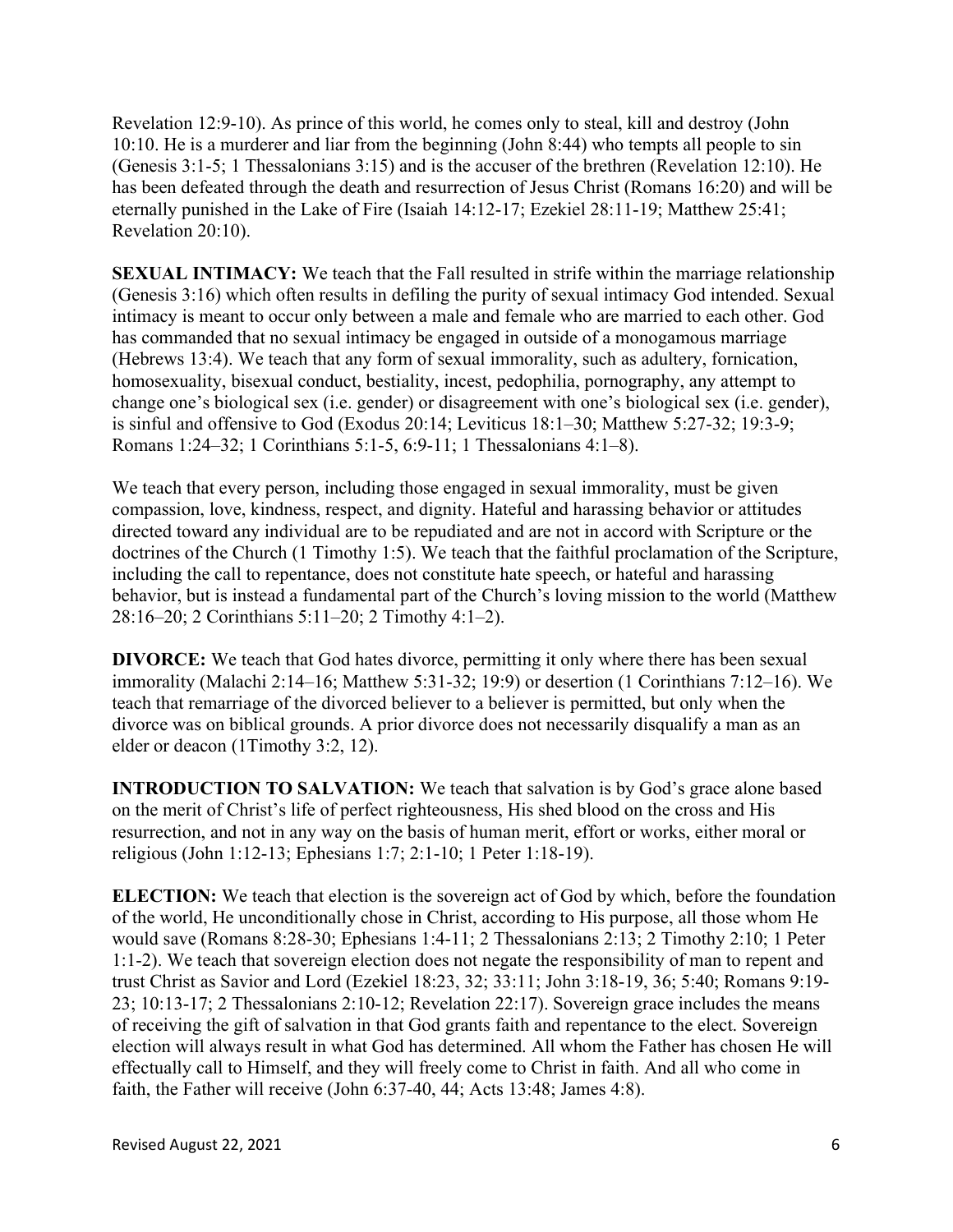We teach that God's election of sinners is not related to any initiative of their own nor to God's anticipation of what they might do of their own will, nor to foreseen faith but is solely of His independent and unconditional grace and mercy as God exercised the freedom of His sovereign will (Ephesians 1:3-13; Titus 3:4-7; 1 Peter 1:2). God exercises His grace in harmony with His other attributes, especially His omniscience, justice, holiness, wisdom and love (Romans 9:11- 16).

REDEMPTION: We teach that redemption of the elect was fully and effectively accomplished by the Lord Jesus Christ in His atoning death. Christ purchased for God, with His blood, sinners from every tribe and tongue and people and nation (Revelation 5:9), obtaining for them forgiveness of sins and the gift of perfect righteousness (Romans 5:18-19; I Corinthians 15:3; I Peter 3:18; cf. Mark 1:15; Acts 20:21). In His atoning death, Christ bore in the believer's place the due punishment for their sin (Isaiah 53:4-6; Galatians 3:13; I Peter 2:24), fully satisfying the demands of divine justice and fully propitiating the wrath of God against them (Romans 3:21-26; 5:9; Hebrews 2:17; 1 John 4:10).

We teach that the sacrificial death of Christ was designed by God the Father to atone for the sins of the elect only. Christ's death was not a potential atonement on behalf of all sinners in general, but rather a definite atonement on behalf of those particular persons whom the Father chose in eternity past and had given to the Son (Ephesians 1:4; John 6:37, 39; 10:29; 17:6, 9, 19-21). Thus, the Lord Jesus Christ laid down His life for His sheep (John 10:14-15, 26-30), for His friends (John 15:13); purchasing the Church of God with His own blood (Acts 20:28); giving Himself up for the Church, His bride (Ephesians 5:25). None for whom Christ died will ever incur the wrath of God for their sins (Romans 8:1).

We teach that all three Persons of the Trinity are entirely unified, involved and essential in the work of salvation, with redemption of all the elect decreed by the Father in eternity past, accomplished by the Son in the fullness of time, and applied to the elect by the Holy Spirit (John 10:14-15; 27-30).

We teach that Christ's definite atonement in no way undermines the responsibility of believers to make a genuine offer of the gospel to all persons possible. The death of Christ rather establishes the Church's duty to proclaim the gospel to all people, seeking to make disciples of all nations, and confidently proclaiming that whoever repents and believes will be saved (Matthew 28:18-20; John 3:16; 6:37; Romans 10:1-21; Revelation 22:17).

REGENERATION: We teach that Christ's work of redemption is applied to the elect through regeneration by the Holy Spirit (John 3:1-8; Titus 3:5-6). Regeneration is a supernatural (monergistic) work of the Holy Spirit by which the one born again immediately passes out of spiritual death into spiritual life, from the old creation into a new creature in Christ as the divine nature and life are given (John 3:3-7; Titus 3:5; 2 Peter 1:3-4). It is instantaneous and is accomplished solely by the power of the Holy Spirit using the Word of God (John 5:24; James 1:18; I Peter 1:23) according to God's will and timing, enabling the sinner to repent of sin and respond in faith to the divine provision of salvation (1 Corinthians 6:19-20; Ephesians 2:8-10).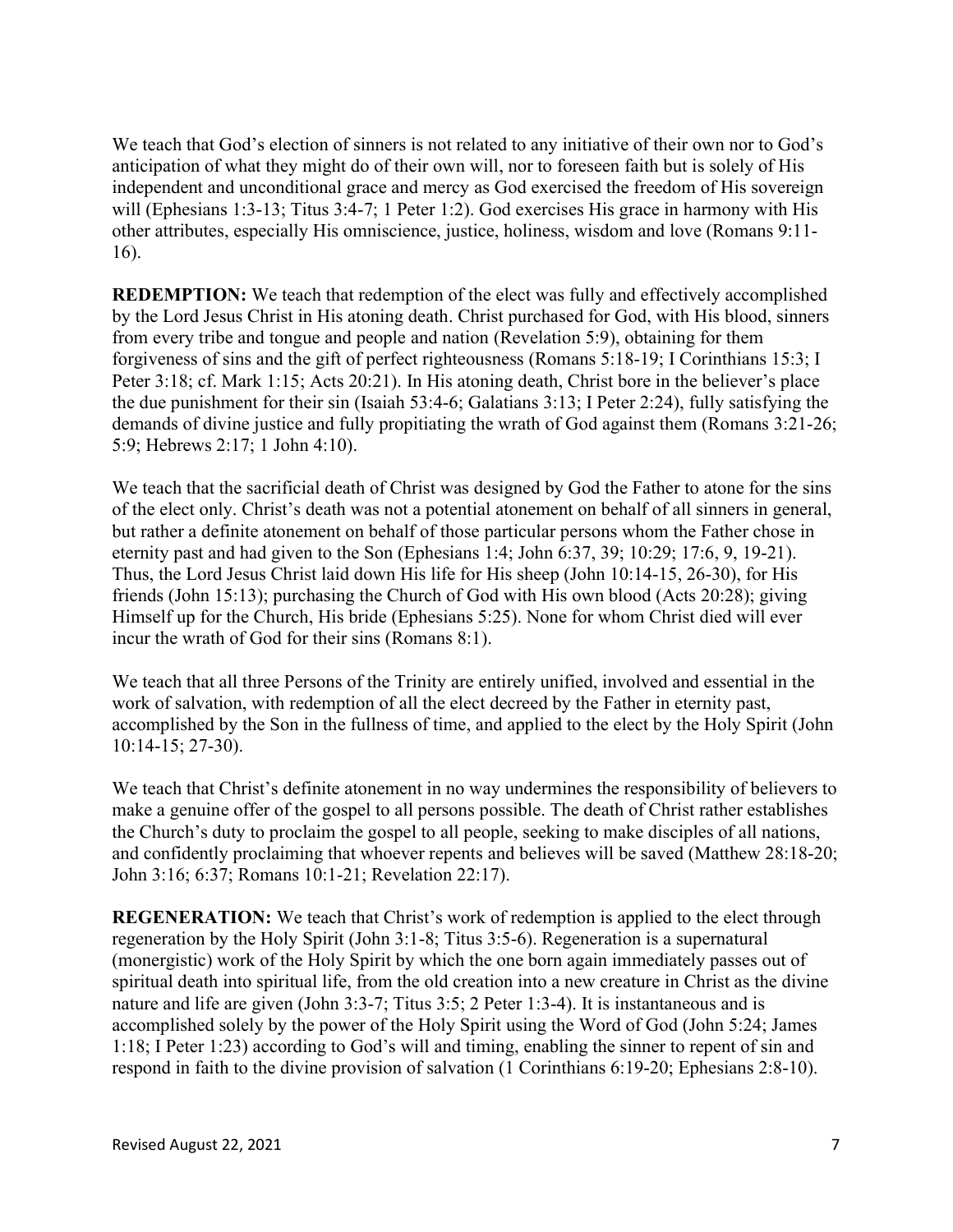We teach that in his natural state, the unrepentant sinner is dead in his trespasses and sins, is blind to the glory of Christ and His gospel, and therefore refuses Him (Matthew 19:16-22; John 9:39; 2 Corinthians 4:4; Ephesians 2:1). Yet, through the miracle of regeneration, God shines in the heart of His elect to give the Light of the knowledge of the glory of God in the face of Christ (2 Corinthians 4:6). The eyes of his heart being opened and enlightened, for the first time the sinner grasps the sinfulness of sin, the beauty of Christ, and then always responds in faith to the divine provision of salvation.

We teach that even the greatest degree of moral reformation, personal sacrifice or religious good deeds cannot help the sinner take one step toward heaven. Only by a new nature implanted by the Holy Spirit through the Word may one become a child of God (John 3:5; Titus 3:5; James 1:18).

REPENTANCE AND FAITH: We teach that as a result of regeneration, the sinner converts to Christ. This act of conversion always includes both repentance from sin and faith in Jesus Christ as Lord and Savior as commanded by the gospel (Matthew 3:2, 4:17; Mark 1:15; 6:12; Luke 5:32; 13:1-5; John 3:36; Acts 2:37-39; 3:19; 17:30-31; 20:21; Romans 1:5; 16:26; 1 John 3:23).

We teach that the repentance leading to life includes a heartfelt sorrow for sin, a renouncing of sin, and a sincere commitment to forsake sin and walk in obedience to Christ (Matthew 11:28- 30; Acts 26:18-20; 2 Corinthians 7:9-10, 12:21; 1 Thessalonians 1:9-10; Hebrews 6:1).

We teach that saving faith includes knowledge of the gospel (Romans 3:9-26; 10:14), mental assent or agreement with the facts of the gospel, and personal trust in and dependence on the risen Lord Jesus Christ for forgiveness of sins and eternal life with God (Matthew 11:28-30; John 1:12, 3:16-18, 36, 6:35-40; 7:37-38; Acts 16:30-31; Romans 3:21-30, 4:1-5, 10:9-13; Ephesians 2:8-9).

JUSTIFICATION: We teach that justification is the one-time judicial act of God (Romans 8:33) whereby He declares righteous those who repent of their sins (Isaiah 55:6-7; Luke 13:3; Acts 2:38; 3:19; 11:18; Romans 2:4; 2 Corinthians 7:10), turn to Christ in faith (Acts 16:31; 20:21; Romans 1:16; 3:22,26; Galatians 3:22), and confess Him as Lord (Romans 10:9-10; 1 Corinthians 12:3; 2 Corinthians 4:5; Philippians 2:11). This righteousness is apart from any virtue or work of man (Romans 3:20; 4:6). Justification is grounded upon the imputation of both the believer's sins to Christ (Colossians 2:14; 1 Peter 2:24) and Christ's righteousness to the believer (1 Corinthians 1:30; 2 Corinthians 5:21), so that God "would be just and the justifier of the one who has faith in Jesus" (Romans 3:26). Justification includes the full forgiveness of all the believer's sins and results in him having the very standing of Christ before the Father, loved as Christ is loved, one with Him forever (John 5:24, 17:23; Acts 13:39; Romans 5:1; 1 Corinthians 3:21-23; Ephesians 1:3; Colossians 2:10; 2 Peter 3:18; 1 John 4:17, 5:11-13).

We teach that the basis of the believer's justification is the righteous life, death and resurrection of Christ. Christ's righteousness that is imputed to believers consists in first, His perfect obedience to all of God's commands, attaining to the perfect standard of God's righteousness in thought, word and deed (Isaiah 53:9, 11; Matthew 3:15; Romans 3:21-22; 8:3; 2 Corinthians 5:21; Galatians 4:4; Hebrews 4:15); and secondly, His obedient death on the cross (Philippians 2:8). It is this perfect righteousness, both in His life and death, with which believers are clothed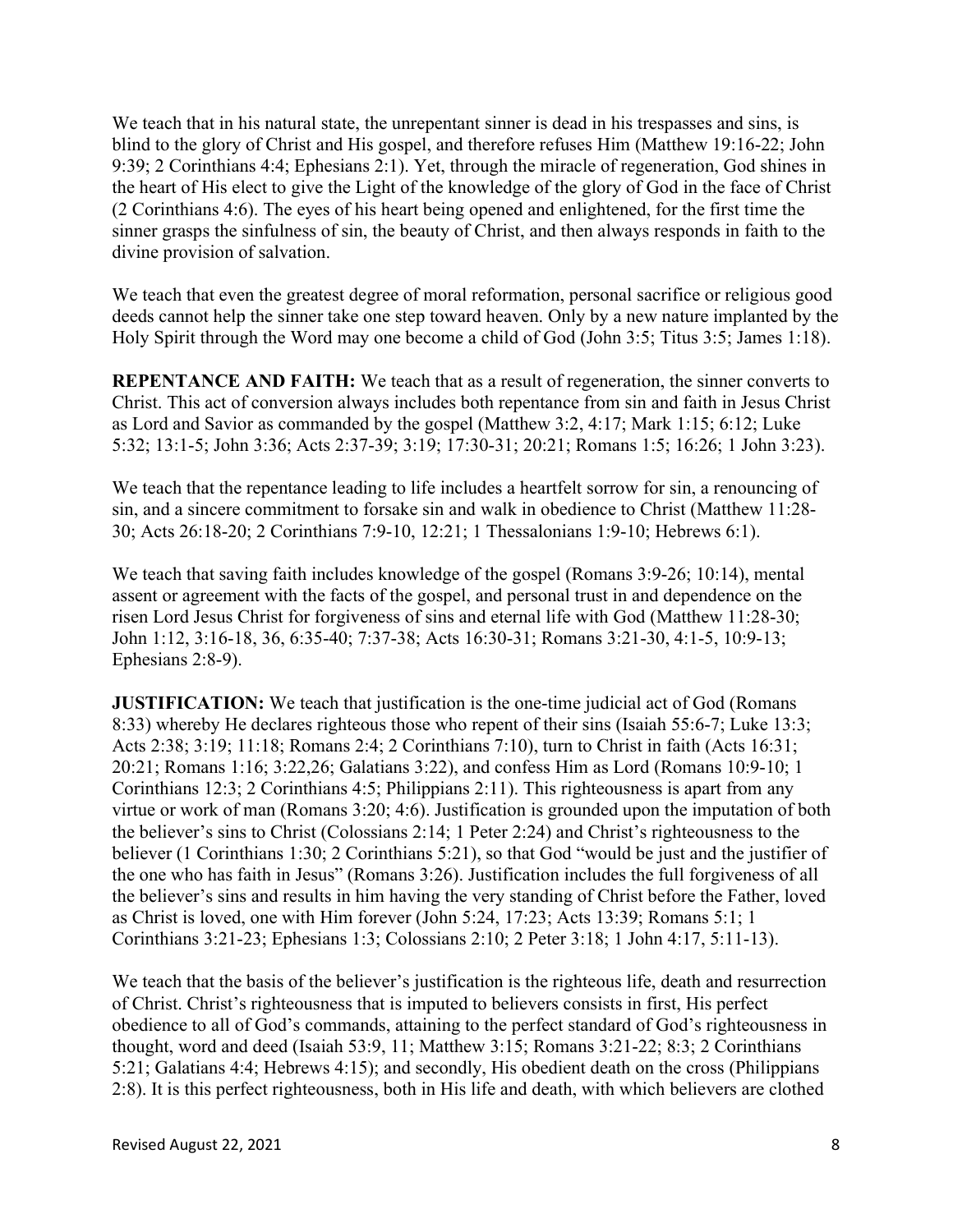in union with Christ and which is the sole ground of their acceptance with God (Galatians 3:27; cf. 2 Corinthians 5:21). We teach that in justification, righteousness is not infused or imparted into the believer, nor is it attained by his own virtue or work (Romans 3:20; 4:6; 5:18-19). Rather, the perfect righteousness of Christ is imputed to the believer through the means of faith (Romans 3:28; 4:4-5; I Corinthians 1:30; 2 Corinthians 5:21; Philippians 3:9).

SANCTIFICATION: We teach that sanctification has three aspects: positional, progressive and perfected. First, every believer is sanctified (set apart) unto God by justification and is therefore declared to be holy and identified as a saint. This sanctification is positional, instantaneous and has to do with the believer's standing in Christ, not his present walk (Acts 20:32; 1 Corinthians 1:2, 30; 6:11; 2 Thessalonians 2:13; Hebrews 2:11; 3:1; 10:10, 14; 13:12; 1 Peter 1:2).

Second, we teach that there is also a progressive work of sanctification accomplished by the Holy Spirit whereby the practice of the believer is brought closer to his position in Christ. Through obedience to the whole counsel of God, properly interpreted and empowered by the Holy Spirit, the believer is able to live a life of increasing holiness in conformity to the will of God, becoming more and more like Christ (John 14:21; 17:17,19; Romans 6:1-22; 2 Corinthians 3:18; 1 Thessalonians 4:3-4; 5:23). In this respect, we teach that every saved person is involved in a daily conflict throughout this earthly life—the new creation in Christ doing battle against the flesh with its indwelling sin—but adequate provision is made for victory through the power of the indwelling Holy Spirit. Eradication of sin is not possible, but the Holy Spirit does provide for victory over sin (Galatians 5:16-25; Ephesians 4:22-24; Philippians 3:12; Colossians 3:9-10; 1 Peter 1:14-16; 1 John 3:5-9).

We teach that one aspect of progressive sanctification is separation from sin, clearly called for throughout the Old and New Testaments, and the Scriptures describe that apostasy and worldliness will increase in the last days (2 Corinthians  $6:14 - 7:1$ ; 2 Timothy 3:1-5). We teach that out of deep gratitude for the grace of God and because God is worthy of consecration, all believers should demonstrate love for God, not bringing reproach upon the Lord and Savior. God commands believers to separate from religious apostasy and worldly practices unto the Lord Jesus Christ (Romans 12:1-2, 1 Corinthians 5:9-13; 2 Corinthians 6:14-7:1; 2 Thessalonians 1:11-12; Hebrews 12:1-2; 1 John 2:15-17; 2 John 9-11). We teach that the Christian life is a continual pursuit of holiness amidst constant opposition from the world, the flesh, and the devil (Romans 12:1-2; 2 Corinthians 7:1; Ephesians 6:10-17; Hebrews 12:14; Titus 2:11-14; 1 John  $3:1-10$ ).

Third, we teach that sanctification has a final aspect: perfected or ultimate sanctification (i.e., glorification), when the child of God sees his Lord and shall be made "like Him" in his resurrected, glorified body, being fully conformed to His image (Romans 8:29; Colossians 1:22; 1 Thessalonians 5:23-24; I John 3:1-3).

ETERNAL SECURITY: We teach that all the redeemed once justified are kept by God's power through faith and are therefore secure in Christ forever (John 5:24; 6:37-40; 10:27-30; Romans 5:9-10; 8:1, 31-39; 1 Corinthians 1:4-8; Ephesians 4:30; Hebrews 7:25; 13:5; 1 Peter 1:5; Jude 24). It is the privilege of believers to rejoice in the assurance of their salvation through the testimony of God's Word, which forbids the use of Christian liberty as an occasion for sinful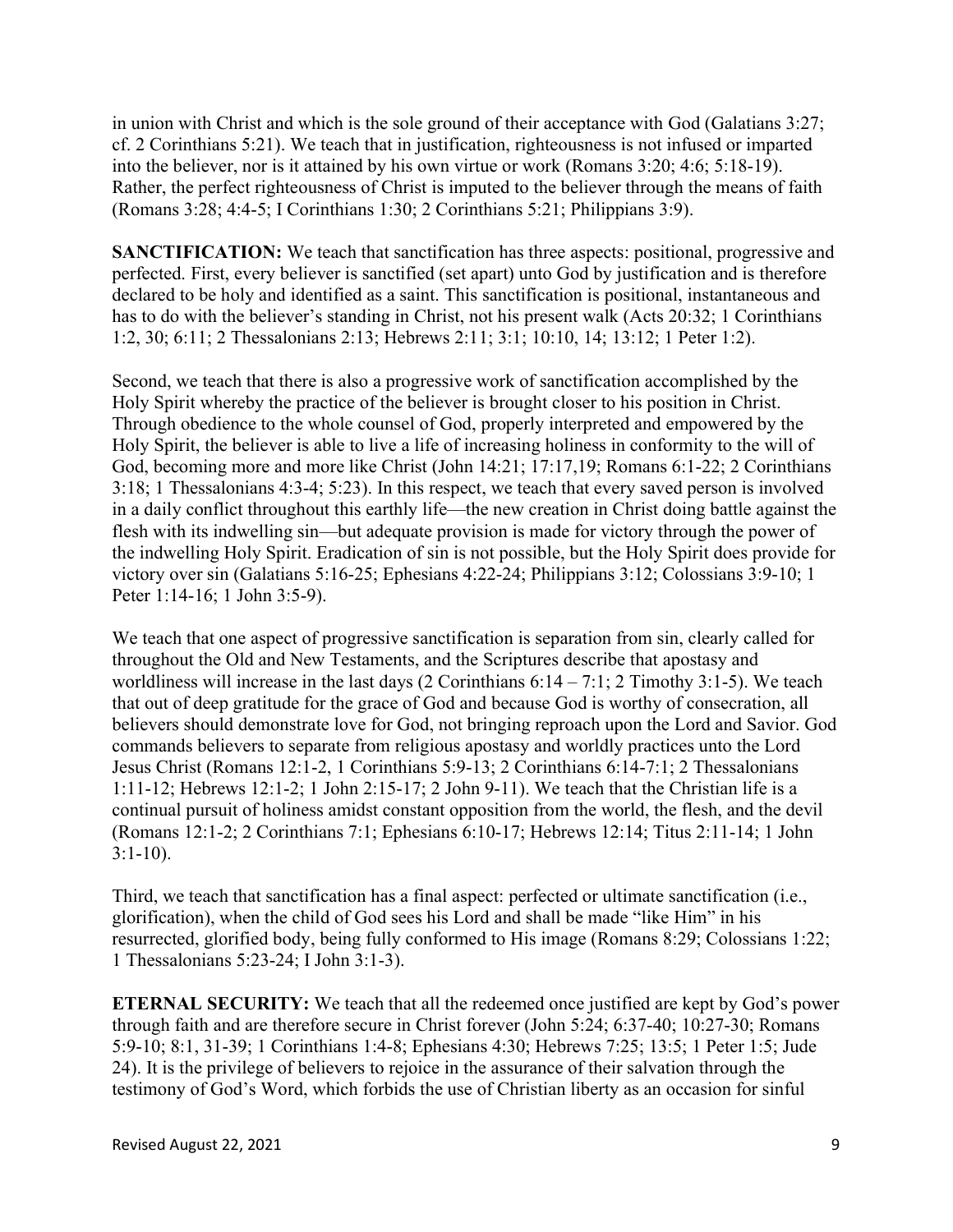living and carnality (Romans 6:15-22; 13:13-14; Galatians 5:13, 25-26; Titus 2:11-14). However, those who once professed faith but subsequently deny the Lordship of Jesus Christ, turning away from Him, demonstrate by their apostasy that they were never truly saved (I John 2:19). True believers are preserved by God and will persevere in the faith (Colossians 1:21-23; Hebrews 3:6, 14).

We teach that genuine salvation bears "fruit in keeping with repentance" as demonstrated in growing righteous attitudes and conduct (Matthew 3:8). Initially, the fruit of regeneration is faith in Christ and repentance from sin, followed by a life of increasing good works and growth in the grace and knowledge of the Lord Jesus Christ (2 Peter 3:18). Good works and the fruit of the Spirit will be experienced to the extent the believer submits to the control of the Holy Spirit through faithful obedience to the Word of God (Galatians 5:22-23; Ephesians 5:17-21; Philippians 2:12; Colossians 3:16; 2 Peter 1:4-11). This obedience causes the believer to be increasingly conformed to the image of the Lord Jesus Christ (2 Corinthians 3:18). Such conformity is climaxed in the believer's glorification at the Rapture of the Church (Romans 8:17; 1 Peter 1:4; I John 3:2-3).

THE CHURCH: We teach that all who place their faith in the Lord Jesus Christ are immediately placed by the Holy Spirit into one spiritual Body, the Church, of which Christ is the Head (1 Corinthians 12:12-13; Ephesians 1:22; 4:15; Colossians 1:18); also known as the Bride of Christ (2 Corinthians 11:2; Ephesians 5:23-32; Revelation 19:7-8). We teach that the formation of the Church began on the Day of Pentecost (Acts 2:1-21, 38-47) and will be completed at the coming of Christ for His own at the Rapture (1 Corinthians 15:51-52; 1 Thessalonians 4:13-18). We teach that the Church is therefore a unique spiritual organism designed and built by Christ, made up of all born-again believers in this present age (Matthew 16:18; Ephesians 2:11-3:6). The Church is distinct from Israel (1 Corinthians 10:32) and a mystery not revealed until this age (Ephesians 3:1-6; 5:32). We teach that the establishment and continuity of local churches is clearly taught and defined in the New Testament (Acts 14:23, 27; 20:17, 28; Galatians 1:2; Philippians 1:1; 1 Thessalonians 1:1; 2 Thessalonians 1:1) and that the members of the one spiritual Body are directed to associate themselves together in local assemblies (1 Corinthians 11:18-20; Hebrews 10:25).

We teach that the one supreme authority for the Church is the Lord Jesus Christ (1 Corinthians 11:3; Ephesians 1:22; Colossians 1:18) and that church leadership, gifts, order, discipline and worship are all appointed under His lordship and through His sovereignty as found in the Scriptures. The biblically designated officers serving under Christ and over the assembly are elders (also called overseers, pastors, and shepherds) (Acts 20:28; Ephesians 4:11) and deacons, both of whom must meet biblical qualifications (1 Timothy 3:1-13; Titus 1:5-9; 1 Peter 5:1-5). We teach that elders lead and serve the body as servants of Christ (1 Timothy 5:17-22) and have His authority in directing and overseeing the local church. The congregation is to submit to their leadership (Hebrews 13:7, 17). Deacons are servants of the congregation and helpers to the elders, meeting practical and physical needs of both the church body as a whole and of individual members, freeing up the elders to fulfill their duties (Acts 6:1-6).

We teach that discipleship (Matthew 28:19-20; 2 Timothy 2:2), mutual accountability of all believers (Matthew 18:5-14), and the need for church discipline of sinning members are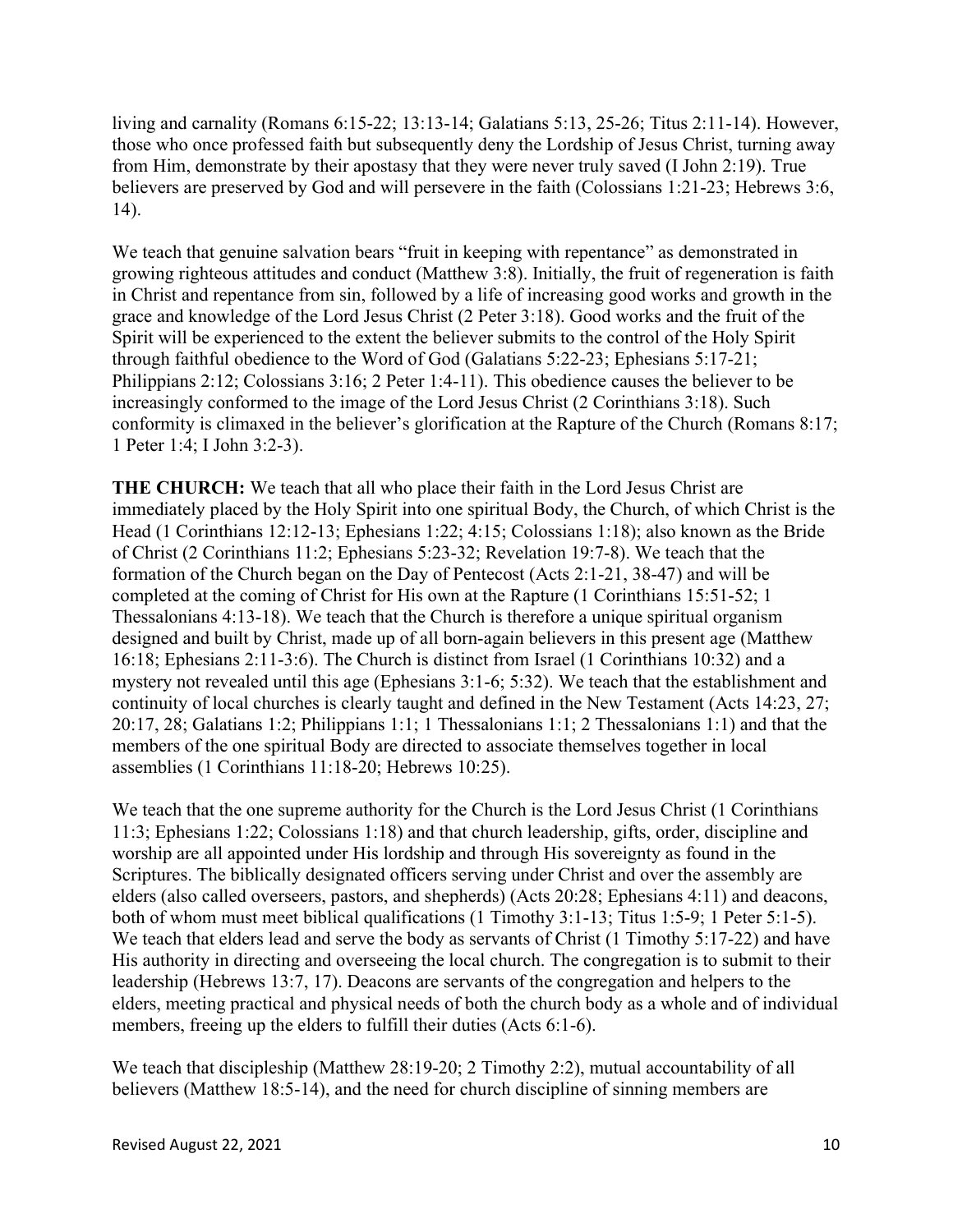commanded by Scripture (Matthew 18:15-22; Acts 5:1-11; 1 Corinthians 5:1-13; 2 Thessalonians 3:6-15; 1 Timothy 1:19-20; Titus 1:10-16).

We teach that the local church is autonomous, free from any external authority or control, with the right of self-government and freedom from the interference of any hierarchy of individuals or organizations (Titus 1:5). We teach that it is scriptural for true churches to cooperate with each other for the presentation and propagation of the faith. Each local church, however, through its elders and their interpretation and application of Scripture, is the sole judge of the measure and method of its cooperation. The elders determine all matters of membership, policy, discipline, benevolence and government as well (Acts 15:19-31; 20:28; 1 Corinthians 5:4-7, 13; 1 Peter 5:1- 4).

We teach that, in general, the local church is to submit to the governing authorities of the State because they are ordained by God (Romans 13:1-7), seek the welfare of society at large, and pray "for kings and all who are in authority, so that we may lead a tranquil and quiet life in all godliness and dignity" (1 Timothy 2:2), all while being salt and light in a decaying and dark world (Matthew 5:13-16). However, there are times in a fallen world where the Church must openly resist and publicly renounce evil, even to the point of peaceful protest and civil disobedience, choosing to obey God rather than men (Acts 4:19-20; 5:29).

We teach that the purpose of the Church is to glorify God (Ephesians 3:21) by building itself up in the faith (Ephesians 4:13-16), by instruction of the Word (2 Timothy 2:2, 15; 3:16-17), by fellowship (Acts 2:47; 1 John 1:3), by keeping the ordinances (Luke 22:19; Acts 2:38-42), and by advancing and communicating the gospel to the entire world (Matthew 28:19; Acts 1:8; 2:42). We teach that all saints are called to the work of service (1 Corinthians 15:58; Ephesians 4:12; Revelation 22:12). To that end, God gives unique and special spiritual abilities, also known as Spiritual Gifts, to each member of the Body of Christ (Romans 12:5-8; 1 Peter 4:10-11).

SPIRITUAL GIFTS: We teach that gifts of the Holy Spirit were given to the Church and these gifts fell into two categories: temporary, miraculous sign gifts and permanent, edifying gifts.

We teach that miraculous sign gifts of divine revelation and healing were given temporarily in the Apostolic Era for the purpose of confirming the authenticity of the Apostles' preaching of Christ (Acts 2:4, 6-8, 43; 3:1-26; 2 Corinthians 12:12; Ephesians 2:20-21; Hebrews 2:3-4). With the passing away of the Apostles and Prophets by the end of the first century, New Testament revelation was completed and the canon of Scripture closed with the final book of Revelation (Revelation 22:18). Thus, Scripture became the sole test of the authenticity of a man's message (Acts 17:11; Romans 10:8-17; 2 Timothy  $3:16 - 4:4$ ; 2 Peter 19-21) and miraculous sign gifts ceased. This position is commonly known as Cessationism. We teach that by the illuminating power of the Holy Spirit, the Scriptures are self-authenticating to the elect, meaning no miracles are necessary to prove their truthfulness (John 6:44-45, 66-69; 10:1-5, 16, 27; 1 Corinthians 2:6- 16; 1 Thessalonians 2:13; 2 Peter 1:19-21). As a result no one possesses the supernatural gift of healing today, but God does hear and answer prayers offered in faith and in accordance with His own perfect will for the sick, suffering, and afflicted (Luke 18:1-6; John 5:7-9; 2 Corinthians 12:6-10; Philippians 2:25-27; James 5:13-16; 1 John 5:14-15).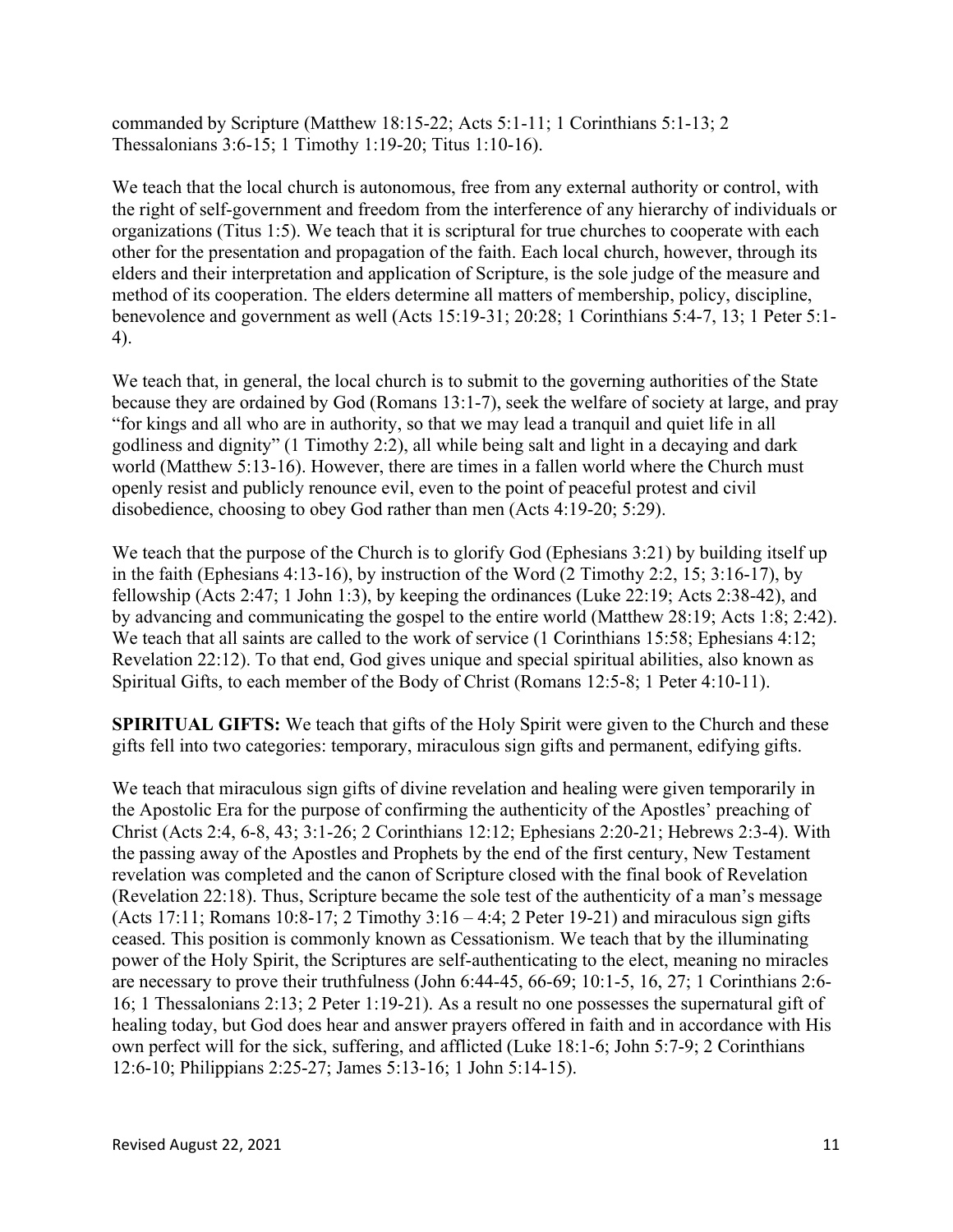We teach that the only gifts in operation today are the permanent, edifying gifts (1 Peter 4:10-11). These gifts are non-revelatory, non-miraculous equipping gifts for the common good of all believers (Romans 12:6-8). Since each gift is given according to God's sovereign will and discretion, the possession of any gift is of grace and does not constitute spiritual maturity (Romans 12:1-21; 1 Corinthians 12:11-13; Ephesians 4:7-16). The proper use of the gifts is for the edification of the church body into Christ-like maturity and to promote united worship of God in the congregation, giving preeminence and glory to the Lord Jesus Christ (John 16:14; 1) Pet. 4:10-11).

THE ORDINANCES: We teach that only two ordinances have been committed to the local church by the Lord Jesus Christ: water baptism and the Lord's Supper (Acts 2:38-42).

We teach believer's baptism by immersion after conversion (Acts 8:36-39) as a public, solemn and beautiful testimony of a believer's faith-commitment in the Lord Jesus Christ. We teach that baptism symbolizes the believer's union with Christ in His death, burial and resurrection and expresses his desire to walk in newness of life as directed by the Word of God (Acts 8:26-40; Romans 6:1-11; Colossians 2:12; 1 Peter 3:21). Baptism does not confer grace nor bring about salvation, but it is a sign of fellowship and identification with the visible Body of Christ (Acts 2:41-42) that is commanded by Christ (Matthew 28:19-20) and practiced by the New Testament Church (Acts 2:38-48).

We teach that the Lord's Supper (also known as Communion) is the commemoration and proclamation of the death of the Lord Jesus Christ until He comes, and should be preceded by sober self-examination (1 Corinthians 11:28-32). In the Lord's Supper, the believer's worship is focused on Christ and His work upon the cross (I Corinthians 11:20-34).We also teach that, whereas, the elements of Communion are only representative of the flesh and blood of Christ, the Lord's Supper is nevertheless an actual communion with the risen Christ as He fellowships with His people (1 Corinthians 10:16). The Lord's Supper reminds the believer of the basis of his fellowship with Christ, promotes an atmosphere of thankfulness in the church body, and anticipates the return of Christ for future deliverance (Matthew 26:26-30; Mark 14:22-26; Luke 22:7-38). We teach that each believer is responsible to regularly partake of the bread (signifying Christ's body broken for us) and the cup (signifying His blood shed for us) in a worthy manner, having a right relationship with the brethren and the Holy Spirit so as not to grieve either (Matthew 5:21-24; 1 Corinthians 11:27-28; Ephesians 4:30). We teach that Communion is to be practiced as a gathered body of believers in the context of the local church (1 Corinthians 11:17- 22), with no set frequency prescribed by Scripture (1 Corinthians 11:25-26).

INTRODUCTION TO ESCHATOLOGY: We teach that the next event on the prophetic calendar is the imminent Rapture of the Church, immediately followed by the seven-year Tribulation. At the end of the Tribulation, Christ will return to earth with His saints to set up His Messianic Kingdom over the entire world, where He will reign from Jerusalem for one thousand (1,000) years. We teach that Israel—the divinely chosen descendants of Abraham, Isaac and Jacob, forming a nation in special covenant with God—is distinct from the New Testament Church in God's plan of redemption.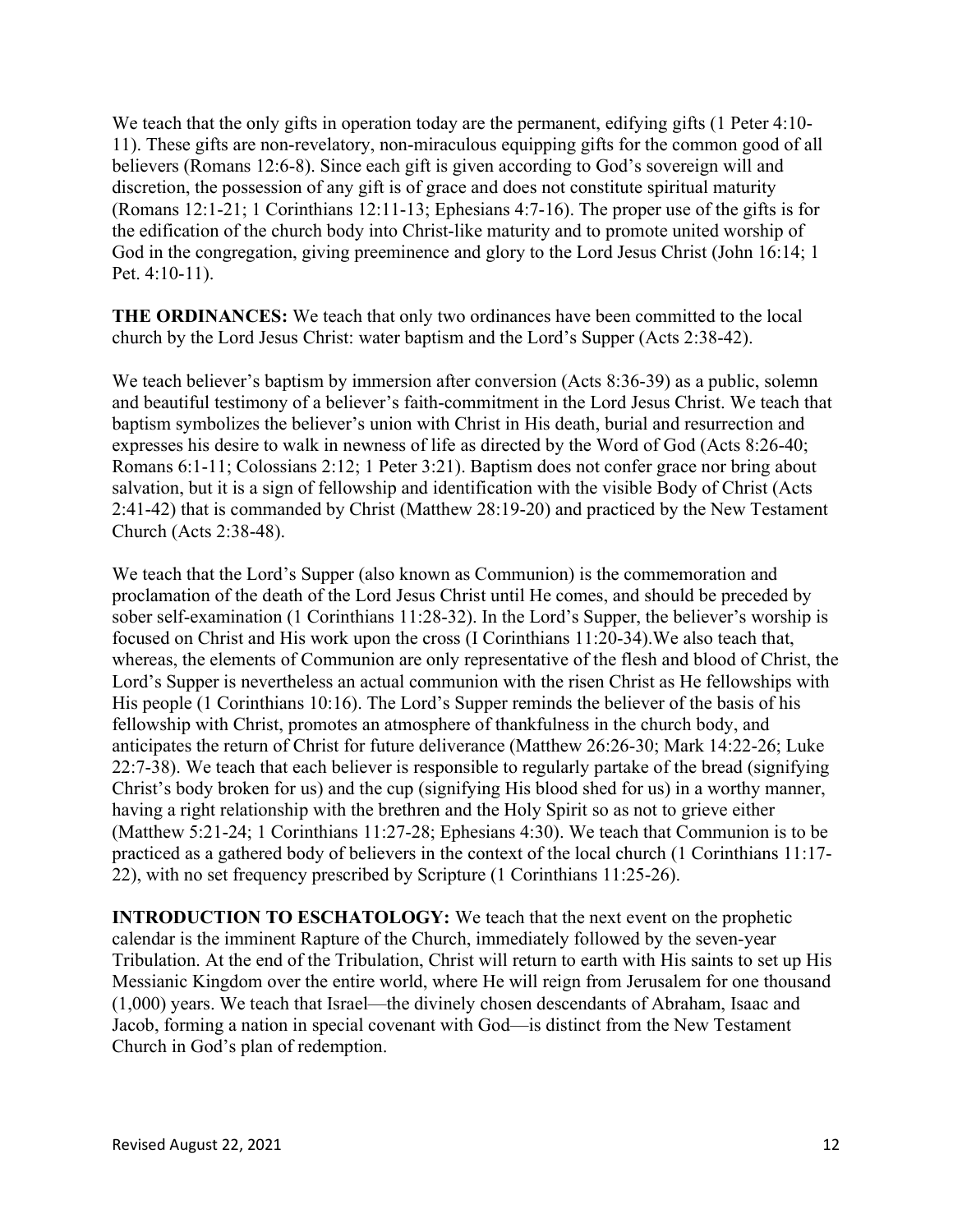DEATH: We teach that physical death involves no loss of consciousness (Revelation 6:9-11), but there is a temporary separation of soul and body (Philippians 1:21-24). The souls of the redeemed pass immediately into the presence of Christ and remain in joyful fellowship with Him in heaven until they are united with their resurrected bodies at the Rapture (Luke 23:43; 2 Corinthians 5:8; Philippians 1:21-23; 1 Thessalonians 4:13-17). The souls of the unredeemed at death go into hell until they are united with their resurrected bodies, in which they will be judged and cast into the Lake of Fire (Luke 16:19-26; Revelation 20:13-15).

THE RAPTURE OF THE CHURCH: We teach the imminent, personal, bodily return of the Lord Jesus Christ to rapture the Church to Himself, meeting them in the air; first, those who have died in Him and then those who are alive (John 14:1-3; 1 Corinthians 15:51-53; 1 Thessalonians 4:13-18; Titus 2:13; Revelation 3:10). At the Rapture, the believer's soul and glorified body will be united in order to be with the Lord forever (1 Corinthians 15:35-44, 50-54; Philippians 3:21). Between this event and His glorious return to earth with His saints, Christ will reward believers according to their works at His judgment seat (also known as the Bema seat judgment) (1 Corinthians 3:11-15; 2 Corinthians 5:10).

THE TRIBULATION PERIOD: We teach that immediately following the removal (Rapture) of the Church from the earth (John 14:1-3; 1 Thessalonians 4:13-18) the righteous judgments of God will be increasingly poured out upon an unbelieving world over a period of seven years, a time also known as the Seventieth Week of Daniel's prophecy (Jeremiah 30:7; Daniel 9:24-27; 12:1; Revelation 16:1-21). These judgments will climax in the return of Christ to earth in great glory and power (Matthew 24:27-31; 25:31 46; 2 Thessalonians 2:7-12). At that time, the Old Testament and Tribulation saints will be raised and the living will be judged, with Christ separating the righteous from the wicked in preparation for His Messianic Kingdom (Daniel 12:2-3; Matthew 13:24-30, 36-43, 47-50; 25:31-33; Revelation 20:4-6).

THE SECOND COMING AND MILLENNIAL KINGDOM: We teach that, after the Tribulation period, the Lord Jesus Christ will come to earth to occupy the throne of David in Jerusalem (Matthew 25:31; Luke 1:31-33; Acts 1:10-11; 2:29-30) and establish His literal messianic, Mediatorial Kingdom for one thousand (1,000) years on the renewed earth (Revelation 20:1-7). During this time the resurrected saints will reign with Him over Israel and all the nations of the earth (Ezekiel 37:21-28; Daniel 7:17-22; Revelation 19:11-16). This reign will be preceded by the overthrow of the Antichrist and the False Prophet, as well as the removal of Satan from the world (Daniel 7:17-27; Revelation 20:1-7).

We teach that the Kingdom itself will be the fulfillment of God's promises and covenants with Israel (Isaiah 65:17-25; Ezekiel 37:21-28; Zechariah 8:1-17) and to restore them to the land which they forfeited through their disobedience (Deuteronomy 28:15-68). The result of their disobedience was that Israel was temporarily hardened and set aside (Matthew 21:43; Romans 11:1-26) but will again be awakened by grace unto repentance and forgiveness of sins in order to enter into the land of blessing in a complete fulfillment of the New Covenant (Jeremiah 31:31- 34; Ezekiel 36:22-32; Zechariah 12:10 – 13:1; Romans 11:25-29). We teach that this time of Christ's reign will be characterized by harmony, justice, peace, prosperity, righteousness, and long life (Isaiah 11:1-16; 65:17-25; Ezekiel 36:33-38; Micah 4:1-8), and will end with the release of Satan from the Abyss (Revelation 20:7).